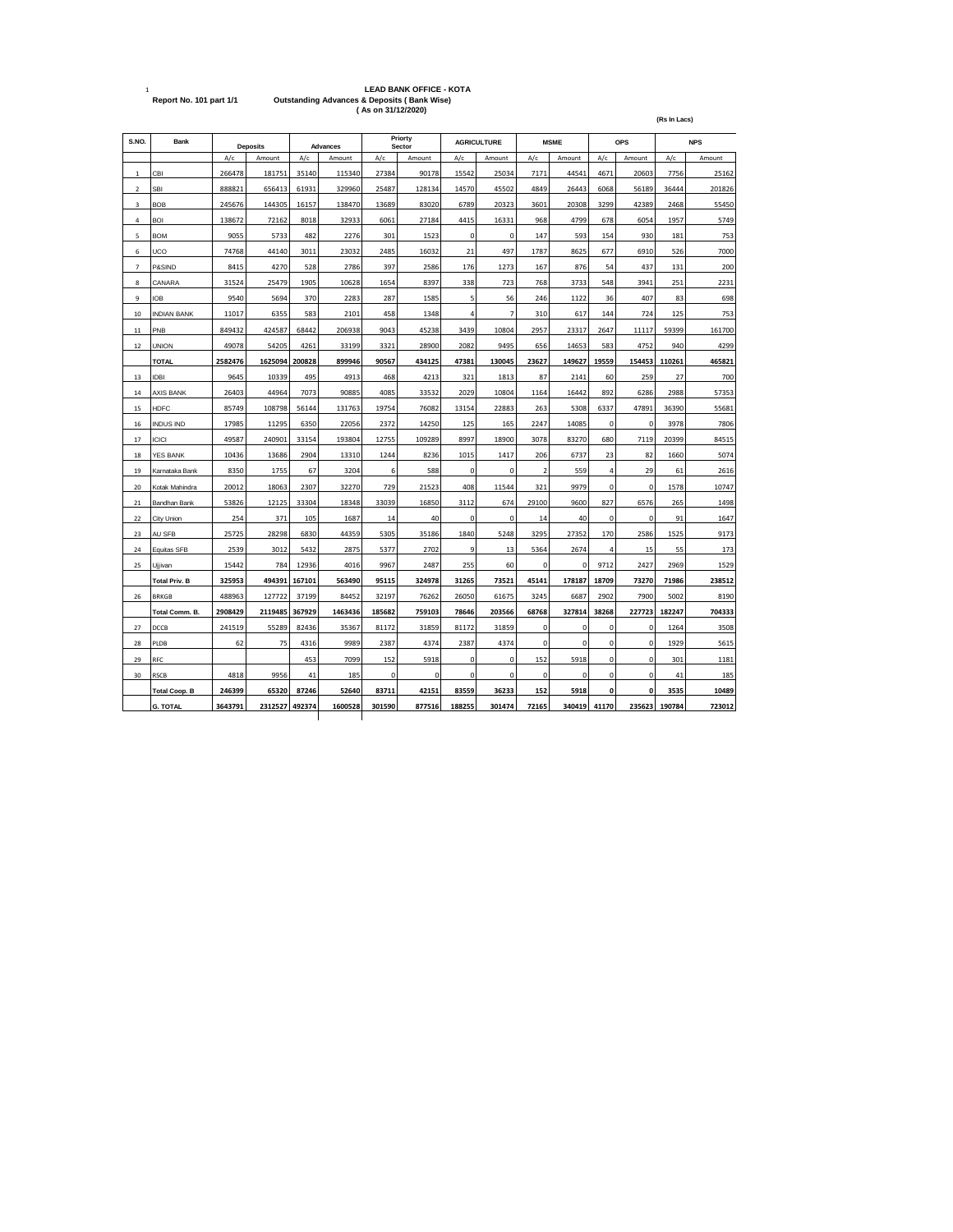|              | Report No. 101 part 1/2 |                      |                  |                  | <b>Outstanding Advances &amp; Deposits (Bank Wise)</b> | (As on 31/12/2020) |                         |             |             |                          |           |  |  |  |
|--------------|-------------------------|----------------------|------------------|------------------|--------------------------------------------------------|--------------------|-------------------------|-------------|-------------|--------------------------|-----------|--|--|--|
|              |                         | Agriculture<br>AGRI. |                  |                  |                                                        |                    |                         |             |             |                          |           |  |  |  |
| S.NO.        | <b>Bank</b>             |                      | <b>CROP LOAN</b> | <b>TERM LOAN</b> |                                                        |                    | AGRI.<br>INFRASTRUCTURE |             | ANCILLARY   | <b>Total Agriculture</b> |           |  |  |  |
|              |                         | A/c                  | Amount           | A/c              | Amount                                                 | A/c                | Amount                  | A/c         | Amount      | A/c                      | Amount    |  |  |  |
| $\mathbf{1}$ | CBI                     | 12574                | 17865.00         | 2920             | 6512.00                                                | 48                 | 657                     |             |             | 15542                    | 25034.00  |  |  |  |
| $\mathbf 2$  | SBI                     | 11564                | 28187.00         | 1612             | 2806.00                                                | 1377               | 2340                    | 17          | 12169.00    | 14570                    | 45502.00  |  |  |  |
| 3            | <b>BOB</b>              | 4527                 | 13160.00         | 2100             | 4570.00                                                |                    |                         | 162         | 2593.00     | 6789                     | 20323.00  |  |  |  |
| 4            | <b>BOI</b>              | 3162                 | 13344.00         | 1077             | 2002.00                                                |                    |                         | 176         | 985         | 4415                     | 16331.00  |  |  |  |
| 5            | <b>BOM</b>              |                      |                  |                  |                                                        |                    |                         |             |             | $\mathbf 0$              | 0.00      |  |  |  |
| 6            | UCO                     |                      |                  | 21               | 497.00                                                 |                    |                         |             |             | 21                       | 497.00    |  |  |  |
| 7            | P&SIND                  | 167                  | 1190.00          | 9                | 83.00                                                  |                    |                         |             |             | 176                      | 1273.00   |  |  |  |
| 8            | CANARA                  | 310                  | 665              | 25               | 36                                                     | 3                  | 22                      |             |             | 338                      | 723.00    |  |  |  |
| 9            | <b>IOB</b>              | 5                    | 56.00            |                  |                                                        |                    |                         |             |             | 5                        | 56.00     |  |  |  |
| 10           | <b>INDIAN BANK</b>      | 4                    | 7.00             |                  |                                                        |                    |                         |             |             | 4                        | 7.00      |  |  |  |
| 11           | PNB                     | 3393                 | 7608             |                  |                                                        | 18                 | 430                     | 28          | 2766        | 3439                     | 10804.00  |  |  |  |
| 12           | <b>UNION</b>            | 1902                 | 6176             | 168              | 2470                                                   | 12                 | 849                     | $\mathbf 0$ | $\mathbf 0$ | 2082                     | 9495.00   |  |  |  |
|              | <b>Total Nat.Bank</b>   | 37608                | 88258            | 7932             | 18976                                                  | 1458               | 4298                    | 383         | 18513       | 47381                    | 130045.00 |  |  |  |
| 13           | <b>IDBI</b>             | 321                  | 1813.00          |                  |                                                        |                    |                         |             |             | 321                      | 1813.00   |  |  |  |
| 14           | <b>AXIS BANK</b>        | 2029                 | 10804.00         |                  |                                                        |                    |                         |             |             | 2029                     | 10804.00  |  |  |  |
| 15           | <b>HDFC</b>             | 6213                 | 8767.00          | 6941             | 14116.00                                               |                    |                         |             |             | 13154                    | 22883.00  |  |  |  |
| 16           | <b>INDUS IND</b>        |                      |                  | 125              | 165.00                                                 |                    |                         |             |             | 125                      | 165.00    |  |  |  |
| 17           | <b>ICICI</b>            | 3016                 | 9035.00          |                  |                                                        | 3412               | 5896.00                 | 2569        | 3969        | 8997                     | 18900.00  |  |  |  |
| 18           | <b>YES BANK</b>         | 140                  | 282.00           | 866              | 586.00                                                 |                    |                         | 9           | 549.00      | 1015                     | 1417.00   |  |  |  |
| 19           | Karnataka Bank          |                      |                  |                  |                                                        |                    |                         |             |             | 0                        | 0.00      |  |  |  |
| 20           | Kotak Mahindra          | 213                  | 1039.00          | 133              | 3093.00                                                | 4                  | 97.00                   | 58          | 7315.00     | 408                      | 11544.00  |  |  |  |
| 21           | Bandhan Bank            | 3112                 | 674.00           |                  |                                                        |                    |                         |             |             | 3112                     | 674.00    |  |  |  |
| 22           | City Union              |                      |                  |                  |                                                        |                    |                         |             |             | $\mathbf 0$              | 0.00      |  |  |  |
| 23           | AU SFB                  | 662                  | 1534.00          | 1109             | 3224.00                                                | $\overline{2}$     | 35.00                   | 67          | 455.00      | 1840                     | 5248.00   |  |  |  |
| 24           | Euqitas SFB             |                      |                  | 9                | 13.00                                                  |                    |                         |             |             | 9                        | 13.00     |  |  |  |
| 25           | Ujjivan                 | 255                  | 60.00            |                  |                                                        |                    |                         |             |             | 255                      | 60.00     |  |  |  |
|              | <b>Total Priv. B</b>    | 15961                | 34008            | 9183             | 21197                                                  | 3418               | 6028                    | 2703        | 12288       | 31265                    | 73521     |  |  |  |
| 26           | <b>BRKGB</b>            | 19891                | 50995.00         | 6159             | 10680.00                                               |                    |                         |             |             | 26050                    | 61675.00  |  |  |  |
|              | Total Comm. B.          | 53569                | 122266.00        | 17115            | 40173.00                                               | 4876               | 10326.00                | 3086        | 30801.00    | 78646                    | 203566.00 |  |  |  |
| 27           | DCCB                    | 81172                | 31859.00         |                  |                                                        |                    |                         |             |             | 81172                    | 31859.00  |  |  |  |
| 28           | PLDB                    | 273                  | 702.00           | 903              | 1628.00                                                | 1211               | 2044                    |             |             | 2387                     | 4374.00   |  |  |  |
| 29           | RFC                     |                      |                  |                  |                                                        |                    |                         |             |             | 0                        | 0.00      |  |  |  |
| 30           | <b>RSCB</b>             |                      |                  |                  |                                                        |                    |                         |             |             | 0                        | 0.00      |  |  |  |
|              | <b>Total Coop. B</b>    | 81445                | 32561            | 903              | 1628                                                   | 1211               | 2044                    | 0           | 0           | 83559                    | 36233     |  |  |  |
|              | <b>G. TOTAL</b>         | 154905               | 205822           | 24177            | 52481                                                  | 6087               | 12370                   | 3086        | 30801       | 188255                   | 301474    |  |  |  |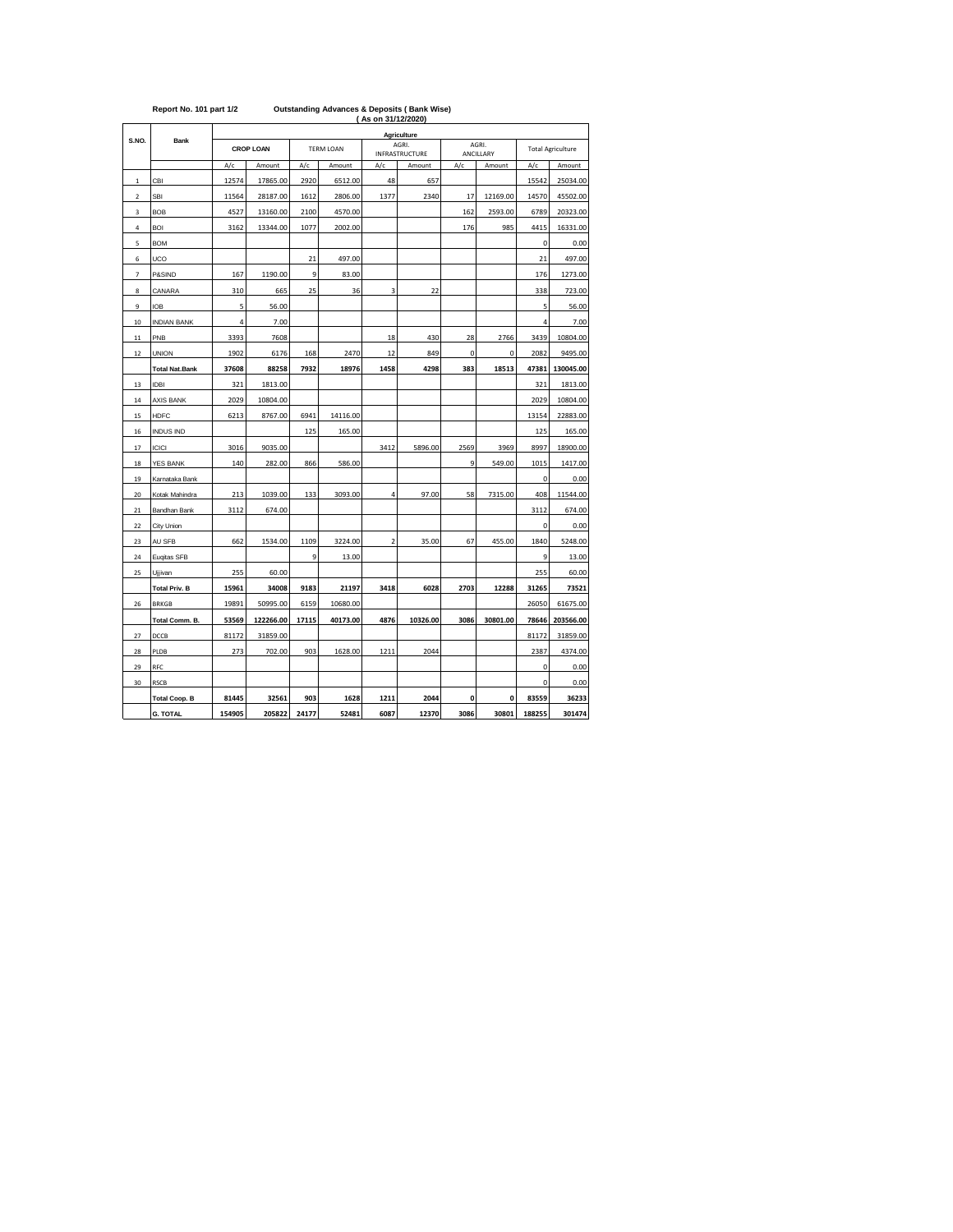|                          | (As on 31/12/2020)<br><b>MSME</b> |       |             |                                                     |          |                         |                |     |        |                         |                   |  |  |
|--------------------------|-----------------------------------|-------|-------------|-----------------------------------------------------|----------|-------------------------|----------------|-----|--------|-------------------------|-------------------|--|--|
| S.NO.                    | <b>Bank</b>                       |       | Micro Entp. | Small Entp.<br>Medium Entp.<br>Khadi & vill. Indus. |          |                         |                |     |        |                         | <b>Total MSME</b> |  |  |
|                          |                                   | A/c   | Amount      | A/c                                                 | Amount   | A/c                     | Amount         | A/c | Amount | A/c                     | Amount            |  |  |
| $\,1\,$                  | CBI                               | 2354  | 10145.00    | 4812                                                | 33847.00 | 5                       | 549.00         |     |        | 7171                    | 44541.00          |  |  |
| $\mathbf 2$              | SBI                               | 4445  | 21698.00    | 397                                                 | 3907.00  | 7                       | 838.00         |     |        | 4849                    | 26443.00          |  |  |
| 3                        | <b>BOB</b>                        | 3368  | 8657.00     | 232                                                 | 10865.00 | 1                       | 786.00         |     |        | 3601                    | 20308.00          |  |  |
| 4                        | <b>BOI</b>                        | 934   | 1139.00     | 31                                                  | 1941.00  | 3                       | 1719.00        |     |        | 968                     | 4799.00           |  |  |
| 5                        | <b>BOM</b>                        | 147   | 593.00      |                                                     |          |                         |                |     |        | 147                     | 593.00            |  |  |
| 6                        | UCO                               | 1787  | 8625.00     |                                                     |          |                         |                |     |        | 1787                    | 8625.00           |  |  |
| $\overline{\phantom{a}}$ | P&SIND                            | 163   | 586.00      | 4                                                   | 290.00   |                         |                |     |        | 167                     | 876.00            |  |  |
| 8                        | CANARA                            | 768   | 3733        |                                                     |          |                         |                |     |        | 768                     | 3733.00           |  |  |
| 9                        | <b>IOB</b>                        | 231   | 815.00      | 15                                                  | 307.00   |                         |                |     |        | 246                     | 1122.00           |  |  |
| 10                       | <b>INDIAN BANK</b>                | 272   | 431.00      | 11                                                  | 74.00    | 27                      | 112.00         |     |        | 310                     | 617.00            |  |  |
| $11$                     | PNB                               | 2466  | 12295       | 400                                                 | 9048     | 91                      | 1974           |     |        | 2957                    | 23317.00          |  |  |
| $12\,$                   | <b>UNION</b>                      | 445   | 9692        | 210                                                 | 4954     | $\mathbf{1}$            | $\overline{7}$ |     |        | 656                     | 14653.00          |  |  |
|                          | <b>Total Nat. Bank</b>            | 17380 | 78409       | 6112                                                | 65233    | 135                     | 5985           | 0   | 0      | 23627                   | 149627            |  |  |
| 13                       | <b>IDBI</b>                       | 65    | 1656.00     | 22                                                  | 485.00   |                         |                |     |        | 87                      | 2141.00           |  |  |
| 14                       | <b>AXIS BANK</b>                  | 1164  | 16442.00    |                                                     |          |                         |                |     |        | 1164                    | 16442.00          |  |  |
| 15                       | <b>HDFC</b>                       | 189   | 866.00      | 74                                                  | 4442.00  |                         |                |     |        | 263                     | 5308.00           |  |  |
| 16                       | <b>INDUS IND</b>                  | 1510  | 6216.00     | 737                                                 | 7869.00  |                         |                |     |        | 2247                    | 14085.00          |  |  |
| 17                       | ICICI                             | 2123  | 39890.00    | 825                                                 | 36326.00 | 130                     | 7054.00        |     |        | 3078                    | 83270.00          |  |  |
| 18                       | Yes Bank                          | 120   | 3095.00     | 65                                                  | 2549.00  | 21                      | 1093.00        |     |        | 206                     | 6737.00           |  |  |
| 19                       | Karnataka Bank                    |       |             |                                                     |          | $\overline{\mathbf{c}}$ | 559.00         |     |        | $\overline{\mathbf{c}}$ | 559.00            |  |  |
| 20                       | Kotak Mahindra                    | 194   | 2924.00     | 122                                                 | 6765.00  | 5                       | 290.00         |     |        | 321                     | 9979.00           |  |  |
| $21\,$                   | Bandhan Bank                      | 29100 | 9600.00     |                                                     |          |                         |                |     |        | 29100                   | 9600.00           |  |  |
| 22                       | City Union                        | 14    | 40.00       |                                                     |          |                         |                |     |        | 14                      | 40.00             |  |  |
| 23                       | AU SFB                            | 2796  | 18352.00    | 492                                                 | 7048.00  | 7                       | 1952.00        |     |        | 3295                    | 27352.00          |  |  |
| 24                       | Equitas SFB                       | 5197  | 1431.00     | 167                                                 | 1243.00  |                         |                |     |        | 5364                    | 2674.00           |  |  |
| 25                       | Ujjivan                           | 2182  | 751.00      |                                                     |          |                         |                |     |        |                         |                   |  |  |
|                          | <b>Total Priv.B</b>               | 44654 | 101263      | 2504                                                | 66727    | 165                     | 10948          | 0   | 0      | 45141                   | 178187            |  |  |
| 26                       | <b>BRKGB</b>                      | 3245  | 6687.00     |                                                     |          |                         |                |     |        | 3245                    | 6687.00           |  |  |
|                          | Total Comm. B.                    | 62034 | 179672      | 8616                                                | 131960   | 300                     | 16933          | 0   | 0      | 68768                   | 327814            |  |  |
| 27                       | DCCB                              |       |             |                                                     |          |                         |                |     |        | 0                       | 0.00              |  |  |
| 28                       | PLDB                              |       |             |                                                     |          |                         |                |     |        | 0                       | 0.00              |  |  |
| 29                       | RFC                               | 113   | 2710.00     | 34                                                  | 1626.00  | 5                       | 1582.00        |     |        | 152                     | 5918.00           |  |  |
| 30                       | <b>RSCB</b>                       |       |             |                                                     |          |                         |                |     |        | 0                       | 0.00              |  |  |
|                          | <b>Total Coop.Bank</b>            | 113   | 2710        | 34                                                  | 1626     | 5                       | 1582           | 0   | 0      | 152                     | 5918              |  |  |
|                          | <b>G. TOTAL</b>                   | 65392 | 189069      | 8650                                                | 133586   | 305                     | 18515          | 0   | 0      | 72165                   | 340419            |  |  |

| Report No. 101 part 1/3 | <b>Outstanding Advances &amp; Deposits (Bank Wise)</b> |
|-------------------------|--------------------------------------------------------|
|                         |                                                        |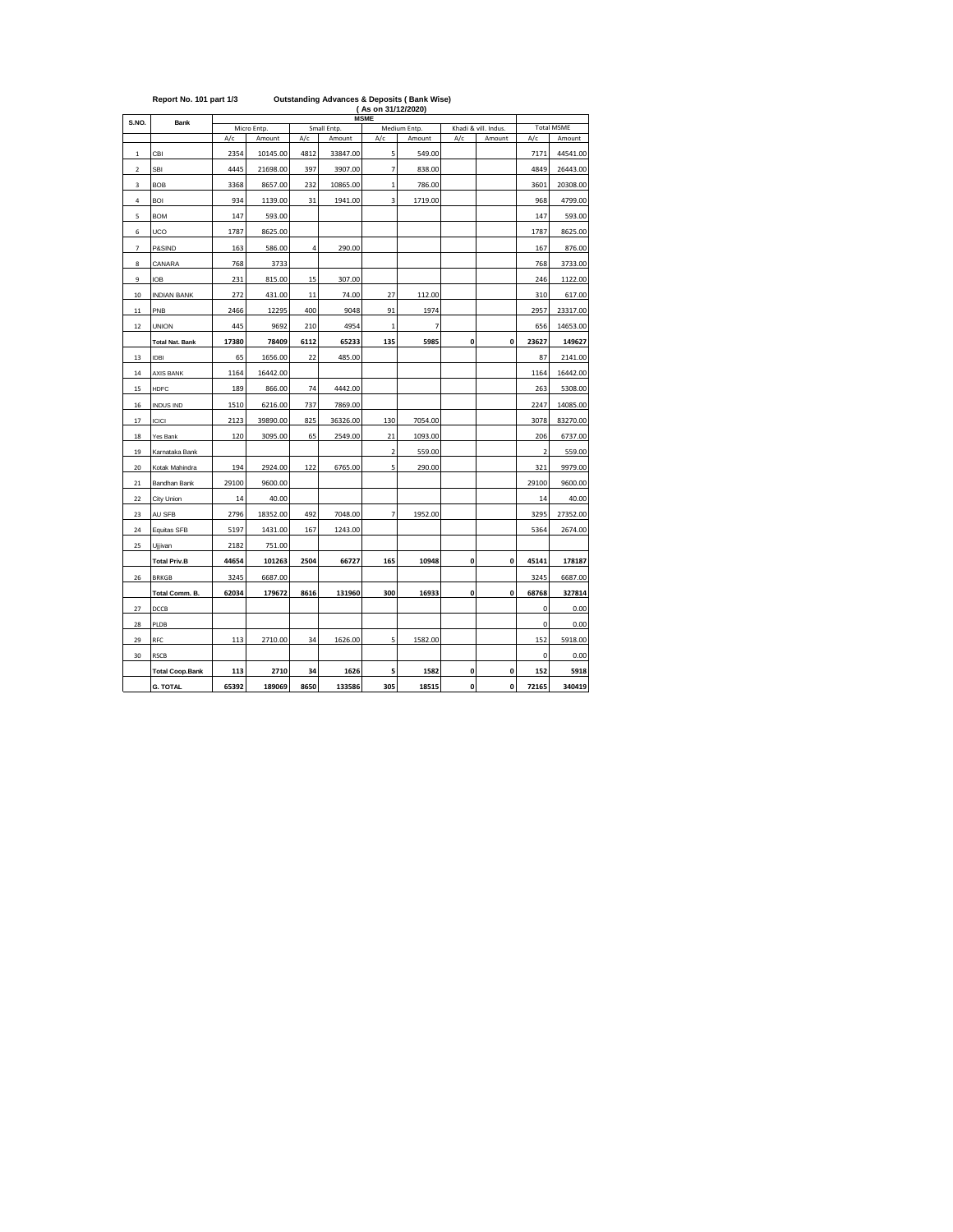|                |                        | <b>Other Priorty Sector</b> |           |                |              |       |            |             |                      |              |                  |              |                |                |                  |
|----------------|------------------------|-----------------------------|-----------|----------------|--------------|-------|------------|-------------|----------------------|--------------|------------------|--------------|----------------|----------------|------------------|
| S.NO.          | <b>BANK</b>            |                             | Edu. Loan |                | Housing Loan |       | Other Loan |             | <b>Export Credit</b> |              | Reneawble Energy |              | Social Infras. |                | <b>Total OPS</b> |
|                |                        | A/c                         | Amount    | A/c            | Amount       | A/c   | Amount     | A/c         | Amount               | A/c          | Amount           | A/c          | Amount         | A/c            | Amount           |
| $\mathbf{1}$   | CBI                    | 705                         | 1424.00   | 2612           | 11584.00     | 1354  | 7595.00    |             |                      |              |                  |              |                | 4671           | 20603            |
| $\overline{2}$ | <b>SBI</b>             | 888                         | 3554.00   | 5180           | 52635.00     |       |            |             |                      |              |                  |              |                | 6068           | 56189            |
| 3              | <b>BOB</b>             | 168                         | 437.00    | 2253           | 38475.00     | 878   | 3477.00    |             |                      |              |                  |              |                | 3299           | 42389            |
| 4              | <b>BOI</b>             | 80                          | 266.00    | 540            | 5600.00      | 58    | 188.00     |             |                      |              |                  |              |                | 678            | 6054             |
| 5              | <b>BOM</b>             | 20                          | 64.00     | 78             | 679.00       | 56    | 187.00     |             |                      |              |                  |              |                | 154            | 930              |
| 6              | UCO                    | 74                          | 249.00    | 603            | 6661.00      |       |            |             |                      |              |                  |              |                | 677            | 6910             |
| $\overline{7}$ | P&SIND                 | 6                           | 4.00      | 48             | 433.00       |       |            |             |                      |              |                  |              |                | 54             | 437              |
| 8              | CANARA                 | 89                          | 468       | 208            | 2126         | 251   | 1347       |             |                      |              |                  |              |                | 548            | 3941             |
| 9              | <b>IOB</b>             | 8                           | 22.00     | 28             | 385.00       |       |            |             |                      |              |                  |              |                | 36             | 407              |
| 10             | <b>INDIAN BANK</b>     | 19                          | 106.00    | 70             | 596.00       | 55    | 22.00      |             |                      |              |                  |              |                | 144            | 724              |
| $11\,$         | PNB                    | 438                         | 1173      | 1826           | 9601         | 383   | 343        |             |                      |              |                  |              |                | 2647           | 11117            |
| 12             | <b>UNION</b>           | 56                          | 443       | 371            | 3444         | 156   | 865        |             |                      |              |                  |              |                | 583            | 4752             |
|                | <b>Total Nat. Bank</b> | 2551                        | 8210      | 13817          | 132219       | 3191  | 14024      | 0           | $\mathbf 0$          | $\mathbf{0}$ | $\mathbf{0}$     | $\mathbf{0}$ | $\mathbf 0$    | 19559          | 154453           |
| 13             | <b>IDBI</b>            | 25                          | 94.00     | 35             | 165.00       |       |            |             |                      |              |                  |              |                | 60             | 259              |
| 14             | AXIS BANK              | 55                          | 370.00    | 837            | 5916.00      |       |            |             |                      |              |                  |              |                | 892            | 6286             |
| 15             | <b>HDFC</b>            |                             |           | 1503           | 11582.00     | 4834  | 36309.00   |             |                      |              |                  |              |                | 6337           | 47891            |
| 16             | <b>INDUS IND</b>       |                             |           |                |              |       |            |             |                      |              |                  |              |                | 0              | $\mathbf 0$      |
| 17             | ICICI                  | 15                          | 65.00     | 665            | 7054.00      |       |            |             |                      |              |                  |              |                | 680            | 7119             |
| 18             | Yes Bank               |                             |           | 21             | 80.00        | 2     | 2.00       |             |                      |              |                  |              |                | 23             | 82               |
| 19             | Karnataka Bank         | $\overline{4}$              | 29.00     |                |              |       |            |             |                      |              |                  |              |                | $\overline{4}$ | 29               |
| 20             | Kotak Mahindra         |                             |           |                |              |       |            |             |                      |              |                  |              |                | 0              | 0                |
| 21             | Bandhan Bank           |                             |           | 827            | 6576.00      |       |            |             |                      |              |                  |              |                | 827            | 6576             |
| 22             | City Union             |                             |           |                |              |       |            |             |                      |              |                  |              |                | 0              | $\mathbf{0}$     |
| 23             | AU SFB                 |                             |           | 170            | 2586.00      |       |            |             |                      |              |                  |              |                | 170            | 2586             |
| 24             | Euqitas SFB            |                             |           | $\overline{4}$ | 15.00        |       |            |             |                      |              |                  |              |                | $\overline{4}$ | 15               |
| 25             | Ujjivan                |                             |           | 821            | 478.00       | 8891  | 1949.00    |             |                      |              |                  |              |                | 9712           | 2427             |
|                | <b>Total Priv.B</b>    | 99                          | 558       | 4883           | 34452        | 13727 | 38260      | 0           | $\mathbf{0}$         | $\mathbf{0}$ | $\mathbf{0}$     | 0            | $\pmb{0}$      | 18709          | 73270            |
| 26             | <b>BRKGB</b>           | 47                          | 206.00    | 398            | 5407.00      | 2457  | 2287.00    |             |                      |              |                  |              |                | 2902           | 7900             |
|                | Total Comm. B.         | 2650                        | 8768      | 18700          | 166671       | 16918 | 52284      | 0           | 0                    | 0            | 0                | 0            | $\pmb{0}$      | 38268          | 227723           |
| 27             | DCCB                   |                             |           |                |              |       |            |             |                      |              |                  |              |                | 0              | $\mathsf 0$      |
| 28             | PLDB                   |                             |           |                |              |       |            |             |                      |              |                  |              |                | 0              | $\pmb{0}$        |
| 29             | RFC                    |                             |           |                |              |       |            |             |                      |              |                  |              |                | 0              | $\pmb{0}$        |
| 30             | <b>RSCB</b>            |                             |           |                |              |       |            |             |                      |              |                  |              |                | 0              | $\pmb{0}$        |
|                | <b>Total Coop.Bank</b> | 0                           | 0         | 0              | 0            | 0     | 0          | 0           | 0                    | 0            | 0                | 0            | 0              | 0              | 0                |
|                | <b>G. TOTAL</b>        | 2697                        | 8974      | 19098          | 172078       | 19375 | 54571      | $\mathbf 0$ | 0                    | 0            | $\mathbf{0}$     | $\mathbf 0$  | $\pmb{0}$      | 41170          | 235623           |

## **Report No. 101 part 1/4 Outstanding Advances & Deposits ( Bank Wise) ( As on 31/12/2020)**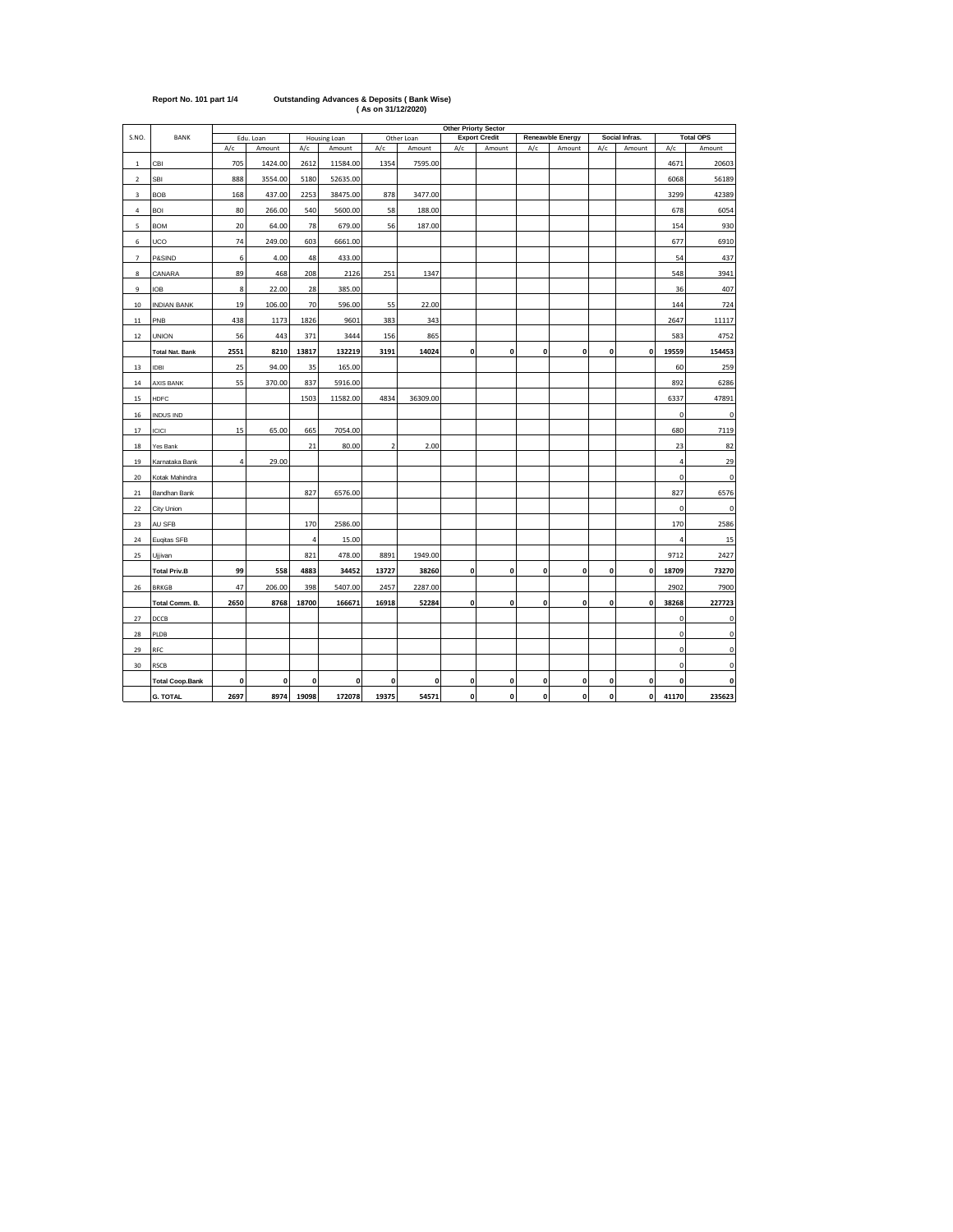|                |                        |        |                       |       |             | (As on 31/12/2020) |                 |                |              |              |              |
|----------------|------------------------|--------|-----------------------|-------|-------------|--------------------|-----------------|----------------|--------------|--------------|--------------|
| S.NO.          | <b>Bank</b>            |        | <b>Weakar Section</b> |       | <b>SCST</b> |                    | <b>MINORITY</b> |                | <b>WOMEN</b> | (Rs in lacs) | <b>PMEGP</b> |
|                |                        | A/c    | Amount                | A/c   | Amount      | A/c                | Amount          | A/c            | Amount       | A/c          | Amount       |
| $\mathbf{1}$   | CBI                    | 8321   | 17514.00              | 1150  | 1624.00     | 1321               | 16415.00        | 6415           | 17348.00     |              |              |
| $\overline{2}$ | <b>SBI</b>             | 13677  | 46025.00              | 21254 | 28858.00    | 19267              | 62715.00        | 9514           | 17215.00     |              |              |
| 3              | <b>BOB</b>             | 6245   | 25794.00              | 1874  | 5145.00     | 375                | 14254.00        | 2232           | 9345.00      |              |              |
| 4              | <b>BOI</b>             | 948    | 2784.00               | 812   | 2612.00     | 465                | 1375.00         | 495            | 1857.00      |              |              |
| 5              | <b>BOM</b>             | 84     | 285.00                | 29    | 103.00      | 39                 | 144.00          | 34             | 148.00       |              |              |
| 6              | UCO                    | 456    | 1015.00               | 175   | 215.00      | 624                | 1412.00         | 285            | 845.00       |              |              |
| $\overline{7}$ | P&SIND                 | 165    | 184.00                | 75    | 105.00      | 75                 | 165.00          | 165            | 754.00       |              |              |
| 8              | CANARA                 | 601    | 1988                  | 166   | 468         | 143                | 754             | 104            | 241          |              |              |
| 9              | <b>IOB</b>             | 55     | 105.00                | 30    | 45.00       | 75                 | 215.00          | 75             | 275.00       |              |              |
| 10             | <b>INDIAN BANK</b>     | 46     | 21.00                 | 15    | 45.00       | 12                 | 85.00           | 45             | 209.00       |              |              |
| 11             | PNB                    | 5087   | 9968                  | 485   | 1734        | 689                | 4666            | 2439           | 9866         |              |              |
| 12             | <b>UNION</b>           | 1857   | 4565                  | 987   | 2354        | 360                | 4557            | 514            | 1874         |              |              |
|                | <b>Total Nat. Bank</b> | 37542  | 110248                | 27052 | 43308       | 23445              | 106757          | 22317          | 59977        |              |              |
| 13             | <b>IDBI</b>            | 225    | 1254.00               | 298   | 375.00      | 55                 | 475.00          | 75             | 484.00       |              |              |
| 14             | <b>AXIS BANK</b>       | 4587   | 6545.00               | 1547  | 4569.00     | 425                | 1354.00         | 541            | 1648.00      |              |              |
| 15             | <b>HDFC</b>            | 2354   | 3502.00               | 548   | 1862.00     | 975                | 1584.00         | 7724           | 5165.00      |              |              |
| 16             | <b>INDUS IND</b>       | 4231   | 9045.00               | 1267  | 2764.00     | 714                | 2036.00         | 459            | 1451.00      |              |              |
| 17             | <b>ICICI</b>           | 8614   | 17065.00              | 1847  | 3748.00     | 1698               | 12045.00        | 6214           | 67321.00     |              |              |
| 18             | Yes Bank               | 917    | 1245.00               | 27    | 103.00      | 37                 | 742.00          | 752            | 168.00       |              |              |
| 19             | Karnataka Bank         |        |                       |       |             |                    |                 |                |              |              |              |
| 20             | Kotak Mahindra         | 754    | 5314.00               | 165   | 4974.00     | 75                 | 3895.00         | 65             | 215.00       |              |              |
| 21             | Bandhan Bank           |        |                       |       |             | 25229              | 6558.00         | 25617          | 6905.00      |              |              |
| 22             | City Union             |        |                       |       |             |                    |                 |                |              |              |              |
| 23             | AU SFB                 | 1215   | 3874.00               | 451   | 1324.00     | 654                | 3125.00         | 105            | 315.00       |              |              |
| 24             | Equitas SFB            | 5015   | 787.00                | 717   | 78.00       | 2008               | 356.00          | 5015           | 787.00       |              |              |
| 25             | Ujjivan                | 11837  | 2843.00               | 2861  | 833.00      | 1699               | 452.00          | 12695          | 3219.00      |              |              |
|                | <b>Total Priv. B</b>   | 39749  | 51474                 | 9728  | 20630       | 33569              | 32622           | 59262          | 87678        | 0            | 0            |
| 26             | <b>BRKGB</b>           | 24154  | 21458.00              | 4561  | 5014.00     | 1614               | 5432.00         | 3415           | 5969.00      |              |              |
|                | Total Comm. B.         | 77291  | 161722.00             | 36780 | 63938       | 57014              | 139379.00       | 81579          | 147655       | 0            | 0            |
| 27             | DCCB                   | 62457  | 21046.00              | 46124 | 20124.00    | 7150               | 9390.00         | 2645           | 8157.00      | 0            | 0.00         |
| 28             | PLDB                   | 842    | 1304.00               | 1489  | 788.00      | 86                 | 53.00           | 150            | 197.00       |              |              |
| 29             | <b>RFC</b>             |        |                       |       |             | $\overline{2}$     | 114.00          | $\overline{a}$ | 190.00       |              |              |
| 30             | <b>RSCB</b>            |        |                       |       |             |                    |                 |                |              |              |              |
|                | <b>Total Coop. Ba</b>  | 63299  | 22350                 | 47613 | 20912       | 7238               | 9557            | 2797           | 8544         | 0            | 0            |
|                | <b>G. TOTAL</b>        | 164744 | 205530                | 88954 | 89864       | 65866              | 154368          | 87791          | 162168       | 0            | 0            |

## **Report No. 101 part 1/6 Outstanding Advances & Deposits ( Bank Wise)**